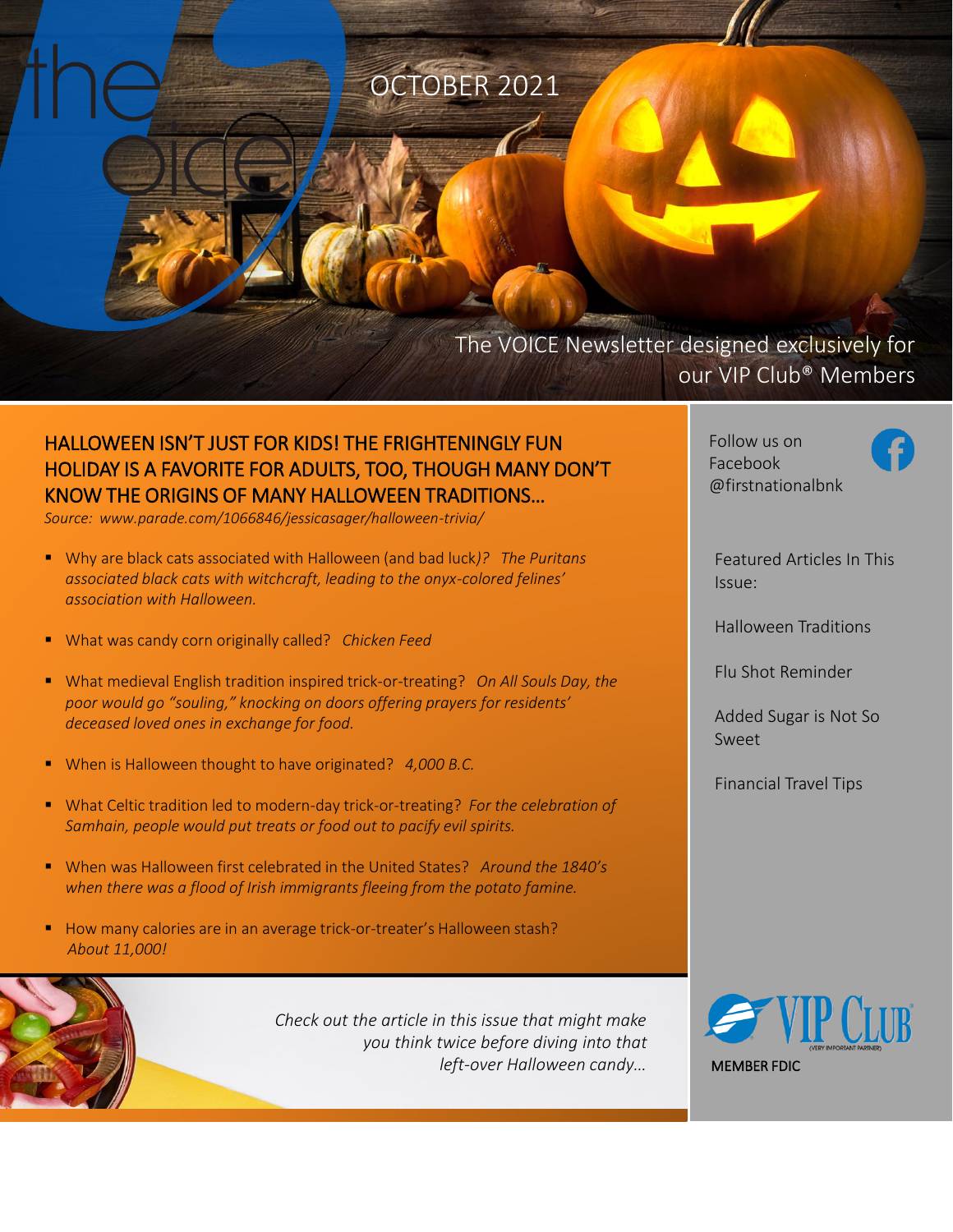

While the US remains focused on the COVID-19 pandemic, we need to also be aware of flu season as we approach winter. Influenza (flu) viruses typically spread in fall and winter, with activity peaking between December and February. Getting vaccinated now can lower your chances of getting the flu.

Flu is a serious disease, caused by influenza viruses, that can lead to hospitalization and even death. Every flu season is different, and the substantial health impacts can vary widely from season to season, with some flu seasons worse than others. Your best defense is vaccination, which provides protection from flu and its potential complications.

### COVID-19 AND FLU

It's likely that flu viruses and the virus that causes COVID-19 will circulate together this fall and winter. The flu vaccine does not prevent COVID-19. The FDA has approved one vaccine for the prevention of COVID-19 and has issued emergency use authorizations for three vaccines to prevent COVID-19.

Meanwhile, the flu vaccines are approved by the FDA for the prevention of influenza disease and to protect against four different virus strains of influenza. Getting vaccinated to prevent this disease can help keep you out of the doctor's office for a sick visit and preserve health care resources for patients with other diseases and medical conditions, including COVID-19.

#### WHO'S MOST AT RISK OF GETTING THE FLU

Typically, children and older people are most at risk of getting sick with influenza. You can also reduce the spread of the flu and its effects by taking practical measures such as washing your hands, covering coughs and sneezes, and staying home when you are sick.

*www.fda.gov/consumers/consumer-updates/its-good-time-get-your-flu-vaccine?*

*IT'S A GOOD TIME TO GET YOUR FLU VACCINE*

THE CDC RECOMMENDS THAT ADULTS & CHILDREN OLDER THAN 6 MONTHS OLD GET A FLU VACCINE BY THE END OF OCTOBER.

**VACCINATION** PREVENTED MORE THAN 7 MILLION FLU ILLNESSES, 105,000 HOSPITALIZATIONS, AND 6,300 FLU-RELATED DEATHS, ACCORDING TO THE CDC.

> *GET YOUR FLU VACCINATION TODAY!*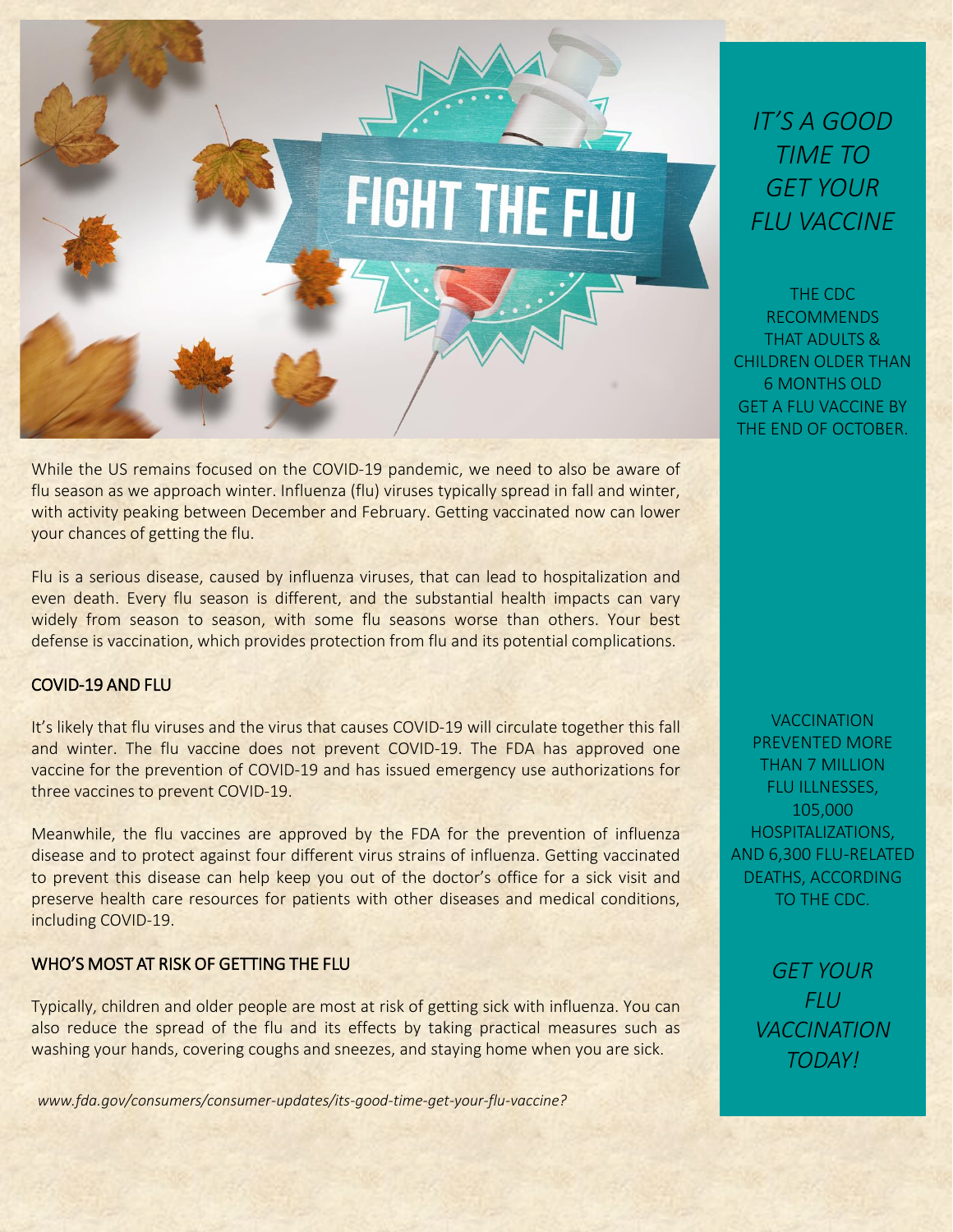ADDED SUGAR IS NOT SO **SWEET** 

Natural Sugars are found in fruits, vegetables, milk and grains. Other sugars – the kind added to foods, drinks and condiments during processing – may increase heart disease risk. A typical 12-ounce can of regular soda has 130 calories and 8 teaspoons of sugar. Added sugars also sneak into seemingly "better for you" beverages, such as sport drinks, fruit drinks and flavored milks.

Added Sugar Sources: Sugar-sweetened beverages are the biggest source of added sugars in the American diet. Other sources are baked items (like cakes, muffins, cookies and pies), ice cream and candy.

The American Heart Association Recommends: Limit added sugars to no more than 100 calories a day (6 teaspoons) for most women and no more than 150 calories a day (9 teaspoons) for most men.

### READ FOOD LABELS.

Syrup, molasses, cane juice and fruit juice concentrate mean added sugar, and so do most ingredients ending with the letters "ose" (like fructose and dextrose).

## REPLACE IT:



FIND IT:











Enjoy fruit for dessert most days and limit traditional desserts to special occasions.

Cut back on the amount of added sugars you eat and drink.

Buy 100% juice with no added sugars. Enhance foods Try cinnamon, nutmeg, mint

or ginger.

Add fresh or dried fruit to cereal and oatmeal.

sparkling water, unsweetened tea or sugar-free beverages.

*Source: https://www.heart.org/en/healthy-living/healthy-eating/eat-smart/sugar/added-sugar-is-not-so-sweet-infographic*